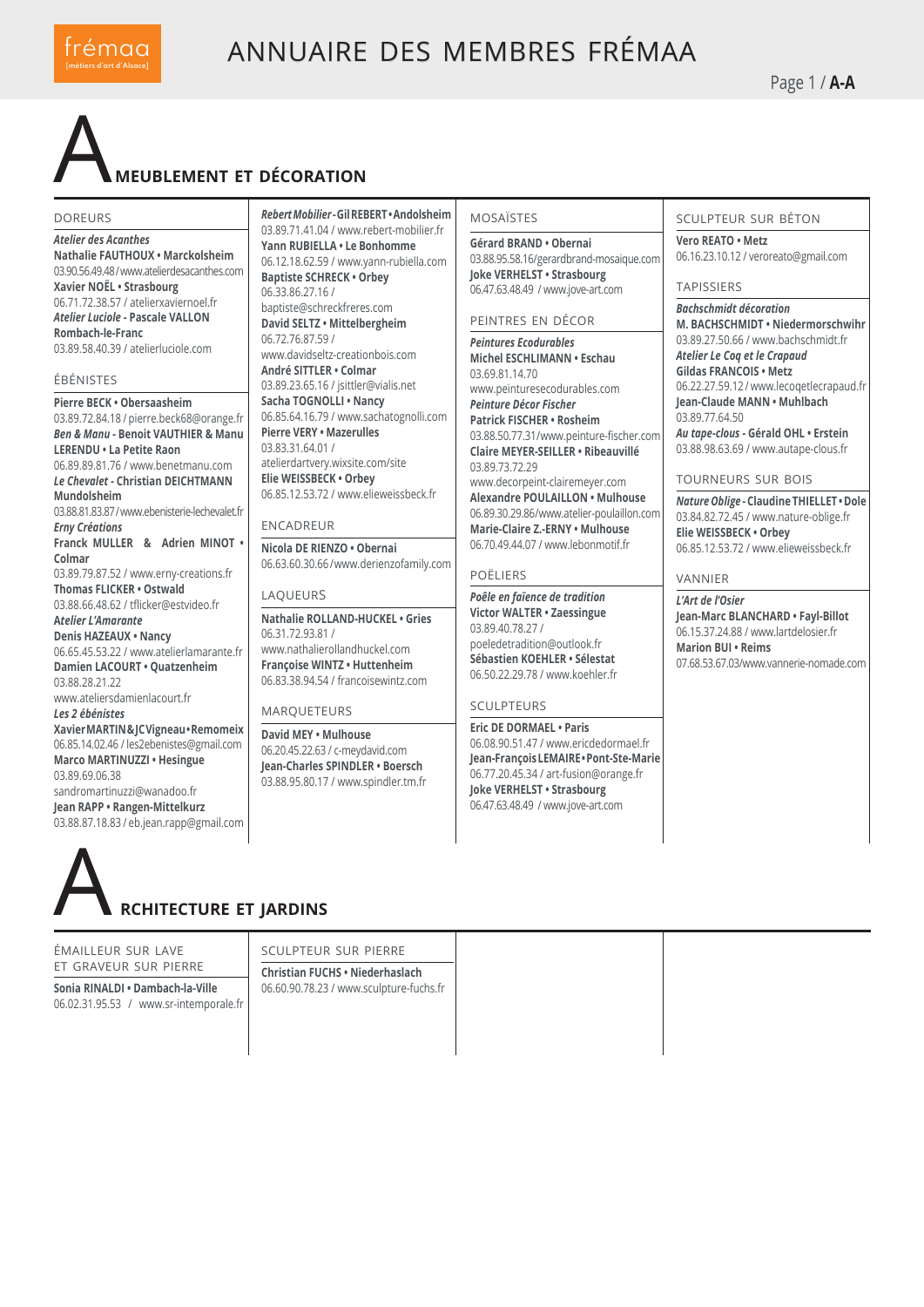

Page 2 / **B-F**

#### B**ijouterie, joaillerie, orfèvrerie, horlogerie, plumes**

#### **BIIOUTIERS**

**Leslie BARON • Strasbourg** 06.49.64.65.85 / www.shop.lesliebaron.fr *Bijoux Terre et Or*  **Anne BRUCKER • Behlenheim**  06.83.33.00.37 / www.annebrucker.com **Sébastien CARRÉ • Strasbourg** 06.79.74.91.91 / www.sebastiencarre.com *Studio NOOT* **- Christine DEVOUCOUX Strasbourg**

06.66.63.62.12 / studionoot.atelier@gmail.com **Miho NAKATANI • Strasbourg** 06.28.04.10.88 / www.mihonakatani.fr

## **ÉRAMIOUE**

#### céramistes

**Camille BO • Bruyères** 06.74.04.49.81 /www.camillebo-ceramiste.fr **Suzanne CAPDEVIELLE • Goxwiller** 03.88.64.18.30 / www.suzanne-capdevielle.com **Anaïs CHAPPRON • Metz** 06.33.67.51.23 / www.anaischappron.fr **Catherine COLOMBA • Hartmannswiller** 06.09.41.75.69 catherine.colomba@wanadoo.fr

**Lauriane FIROBEN • Lauw** 06.31.04.70.44 / www.firoben-ceramique.fr **Virginie GALLEZOT • Strasbourg** 06.76.86.40.30 / virginiegallezot.com

**Diane PETERS • Rollingen (Lux)** 06.85.99.60.22 / www.dianepeters-creations.com **Annie SIBERT • Strasbourg** 06.69.61.56.06 / www.anniesibert.com *Mademoiselle d'Ange* **Frédérique STOLTZ** • **Strasbourg** 06.24.17.21.24 / www.mademoiselledange.fr

#### **JOAILLIERS**

*Sarl Durand Joaillier* **Hervé DURAND • Nancy** 03.83.32.93.86 / www.durandjoaillier.com *Atelier FRANK /* **Barbara et Stephan FRANK Rheinau - Freistett (DE)** +49.7844.9181487 / www.atelier-frank.com *Wolfschmiede Manufaktur GmbH* **Sandra GINER et Wulf SCHROLLER Rheinau - Rheinbischofsheim (DE)** +49.7844.911509/www.wolfschmiede.com *Fibule* **Jean RIEDWEG • Eguisheim** 03.89.23.72.34 / www.fibule.fr **Jean-Louis ROELLY • Sélestat**  03.88.92.21.92 / www.jl-roelly.com

*Flore et Zéphyr*  **Laura ZIMMERMANN • Strasbourg** 03.69.31.46.84 / www.flore-et-zephyr.com

#### orfèvre

*FUSTI créations* **Isabelle FUSTINONI • Strasbourg** 06.14.72.32.08 / isabellefustinoni-creations.com

plumassière

**Lucia FIORE • Strasbourg** 06.66.43.19.44 / www.luciafiore.fr

#### **René GUISQUET • Schiltigheim** 06.95.29.90.08 / www.ubik-design.fr **Charlotte HEURTIER • Strasbourg** 06.28.25.76.84 / www.charlotteheurtier.fr **Justyna JEDRZEJEWSKA • Viviers** 06.37.23.12.42 / justyna.ceramique.free.fr **Gaby KRETZ • Sermersheim** 06.76.38.05.24 / www.gabykretz.com *Barbara Studio* **Barbara LEBOEUF • Strasbourg** 06.21.27.29.22 / www.barbara-studio.fr **Elodie LESIGNE • Strasbourg** www.elodielesigne.com *Le Palais du Corbeau* **• Strasbourg**

06.75.93.36.11 / lepalaisducorbeau.fr

**Simone PERROTTE • Colmar** 06.62.64.93.00 / www.simoneperrotte.com *Heurgothique* **Morgane SALMON • Strasbourg** 06.68.95.82.56 / www.heurgothique.fr **Yun Jung SONG • Strasbourg** 06.17.13.63.03 / www.yunjungsong.com **Karin STEGMAIER • Griesheim/Souffel** 03.88.56.49.19 / www.atelierspirale.fr **Kiki STIERLIN • Heimersdorf** 06.04.41.54.26 / contours-argile.fr **Dominique STUTZ • Roderen** 06.82.74.15.78 / www.dominiquestutz.com **Nathalie WETZEL • Fessenheim**

06.77.77.14.70 / nathalie.wetzel1@orange.fr

décoratrice sur céramique

**Isabelle EMBERGER • Oberhoffen sur Moder** 06.35.33.48.56 / www.izaemberger.fr

C**uir**

### bottier main

**Bruno METZGER • Strasbourg** 03.88.30.73.81 / www.bottiermetzger.fr

fourreur

*BH Créateur* **Bernard HERRGOTT • Mulhouse** 03.89.43.79.29 / www.stylistecreateur.com

#### **MALLETIERS** *Rêves de bagages* **Marie ROLLAND • Haguenau**

06.67.51.79.57/www.la-malle-en-coin.com

#### maroquiniers

*S.Danjou* **• Myon** 07.50.46.53.32 / www.sdanjou.com **Christine DENNY • Westhoffen** 06.10.25.66.77 / www.dennychristine.com

#### *Bidule et Compagnie* **Stéphanie DIDIER • Labaroche** 06.59.85.96.55 / www.bidule-compagnie.fr

*La Reverdie -* **Pierre ROUX • Erstein** 06.03.28.32.76 / www.la-reverdie.com

#### selliers

*Sellerie Bechtold* **Jacques BECHTOLD • Achenheim** 03.88.96.14.03 / www.sellerie-bechtold.fr

#### **Christophe BRUNISSEN • Molsheim** 03.88.47.81.80 / www.sellerie-brunissen.fr

**Luc ERKEL • Mulhouse** 03.89.42.26.13 / www.erkel.fr **Sarah FALLAY-RIGAL • Bergheim** 06.27.58.80.64 / equestrementvotre.com

#### **TAXIDERMISTE**

**Daniel RETTIG • Gambsheim** 03.88.96.42.04 / taxidermie.rettig.free.fr



### F**acture instrumentale**

facteur et/ou restaurateur d'instruments à vent

*L'ophicléide* **- Marc GROSS • Mulhouse** 03.89.74.82.30 / www.ophicleide.fr

facteurs et/ou restaurateurs d'orgues

*Muhleisen* **- Patrick ARMAND • Eschau** 03.88.27.80.90 / www.muhleisen.fr **Hubert BRAYE • Mortzwiller** 03.89.82.57.32 / www.braye.fr

#### **LUTHIERS**

**Guy BUTTERLIN • Heiligenstein** 09.65.14.80.09 / butterlinguitars.com **Jean-Claude CONDI • Mirecourt** 03.29.38.55.54 www.nyckelharpa-condi.fr

**Olivier GARY • Mulhouse** 03.89.56.36.40 www. oliviergary-luthier.com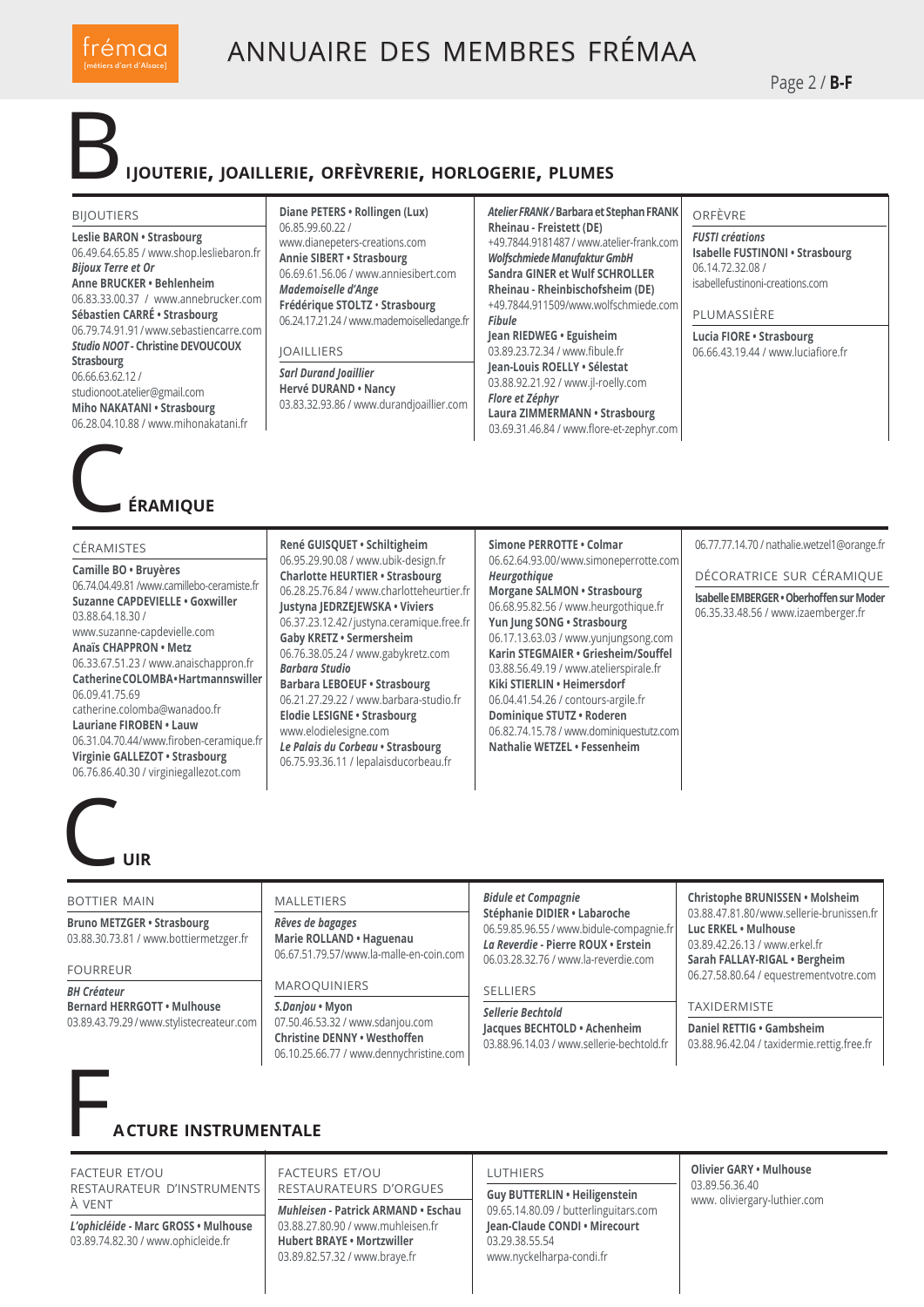

Page 3 / **J-M**

#### J **eux, jouets et ouvrages mécaniques**

carrossier – restaurateur

*H.H. Services* **Hubert HABERBUSCH • Strasbourg** 03.88.61.70.24 / www.carrosserie-hh.com

#### L**uminaire**

fabricant d'abat-jour *Jardins de la Ferme Bleue*  **Alain SOULIER • Uttenhoffen** 03.88.72.84.35 www.jardinsdelafermebleue.com

# M**étal**

#### coutelier - forgeron

**Thierry STUMPF • Rosheim** 06.07.09.57.06 / www.couteaux-stumpf.com

ferronniers – forgerons

**Emmanuel FERNEX • Dambach-la-Ville** 06.51.88.76.15 / www.forge-fernex.fr **Gabriel GOERGER • Uttenheim** 06.85.86.09.84 / www.forge-goerger.eu **Jean-Louis HURLIN • Le Ban Saint Martin**  03.87.32.56.11 / jl.hurlin@orange.fr

**Robert RIMMELSPACHER • Riedisheim** 03.89.44.28.04 / www.rimmelspacher.fr *Masseur de métal* **Geoffroy WEIBEL • Strasbourg** 06.09.84.22.50 forgeron@masseur-metal.fr **Benoit WINTZ • Huttenheim**  06.83.38.94.54 / www.benoitwintz.com

fondeur de cloches et sonnailles

**Andre VOEGELE • Strasbourg** 03.88.30.06.60 / andre.voegele@scal-campanaire.fr

**MÉTALLIERS** 

**Sébastien HALLER • Mulhouse** 03.89.05.48.51/www.sebastien-haller.com *No Limites Made in Elsass* **Denis SPIEHLMANN • Niedermodern** 06.77.52.06.81 / www.nolimiteselsass.fr

## M**ode et accessoires**

#### couturière

**Marthe GLASSER • Strasbourg** 03.88.23.09.11 / marthe.glasser@orange.fr

créateurs de vêtements et accessoires

**Claire BARBEROT • Strasbourg** 06.18.24.30.86 / www.clairebarberot.com *In the name of wood*  **Marek COP • Soultz-Haut-Rhin** 06.52.97.90.30 / www.inthenameofwood.com **Michèle FOREST • Gennevilliers** 06.77.08.03.22 / www.micheleforest.com *JUDY K* **- Judy KOENIG • Mundolsheim** 06.86.28.99.83 / www.judyk.fr

#### *SOLYLESS*

**Vinca SCHIFFMANN • Str** 06.82.83.92.33 / www.soly *Du côté de chez Souen* **Tania DIETRICH, Stéphan Flaxlanden** 06.89.20.83.63 / www.sou **Adeline ZILIOX • Strasbo** 06.21.59.93.93 / www.ade CRÉATRICE DE ROB mariée

*Elisa Ness* - Fatima USTA 03.89.23.98.50 / www.cout

### MODISTE

| rasbourg<br>yless.fr              |                                                                          |
|-----------------------------------|--------------------------------------------------------------------------|
|                                   | Annie BASTÉ-SCHMITT . Aubure<br>03.89.73.92.01/annie.b.mantzer@gmail.com |
| ne THOMAS                         |                                                                          |
| ien.fr<br>urg<br>eline-ziliox.com |                                                                          |
| ES DE                             |                                                                          |
| <b>Colmar</b><br>uture-ness.fr    |                                                                          |